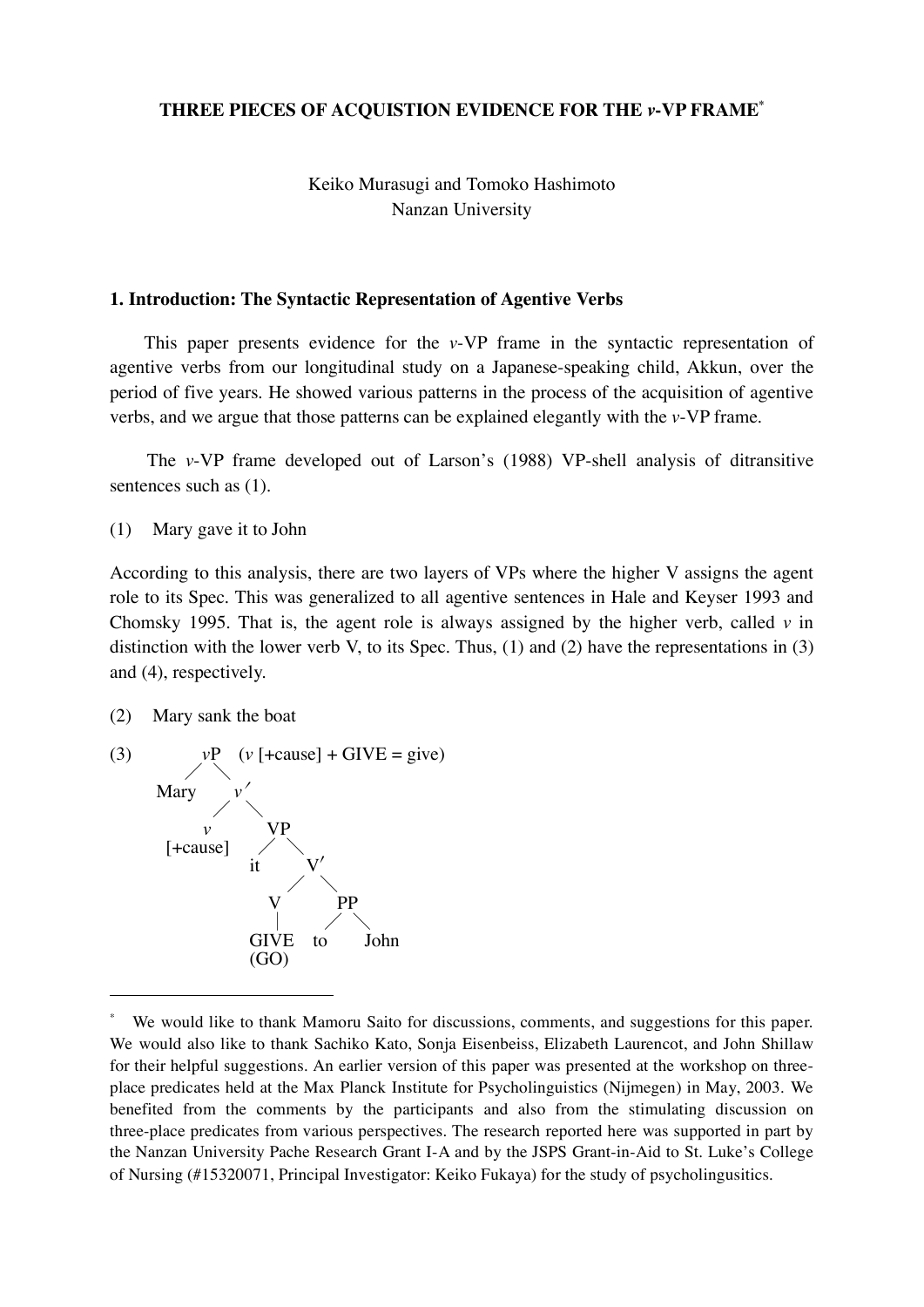

According to one version of this analysis, the verb *give* consists of two abstract verbs, as illustrated in (3). The higher one, small  $\nu$ , assigns the agent role to the subject of the sentence and takes a VP complement. It has the meaning of CAUSE. The lower one, capital GIVE, has the basic meaning of GO and takes two arguments, the theme and the goal. In (3), the agent is *Mary*, the theme is *it*, and the goal is *John*. The small *v*-projection represents the ACTIVITY or CAUSE, and the large V-projection represents the CHANGE OF STATE. The precise meaning of the ditransitive sentence (1) is that Mary DID something and that she CAUSED the event that it goes to John. The lower V is raised to the higher *v*-position, and then they together yield the lexical item *give*. And finally, the highest argument, *Mary*, moves to TP Spec, and assumes the subject position of the sentence. (4) is basically the same except that the event Mary CAUSED is the boat's sinking.

This analysis provides an elegant account for the alternation in (5) and also that in (6), discussed in detail in Baker 1996.

- (5) a. Mary sank the boat b. The boat sank
- (6) a. John passed the ring to Mary b. The ring passed to Mary

The structure of (6a) is shown in (7).



Exactly as in (3), there are two verbs in the structure (7): the small *v* and the capital PASS. The higher verb, small *v*, assigns the agent role to *John*. The small *v*-projection expresses the CAUSE of the event, whereas the lower V-projection expresses the resulting CHANGE OF STATE. Accordingly, *the ring* GOES or PASSES to *Mary*. The lower verb, capital PASS, is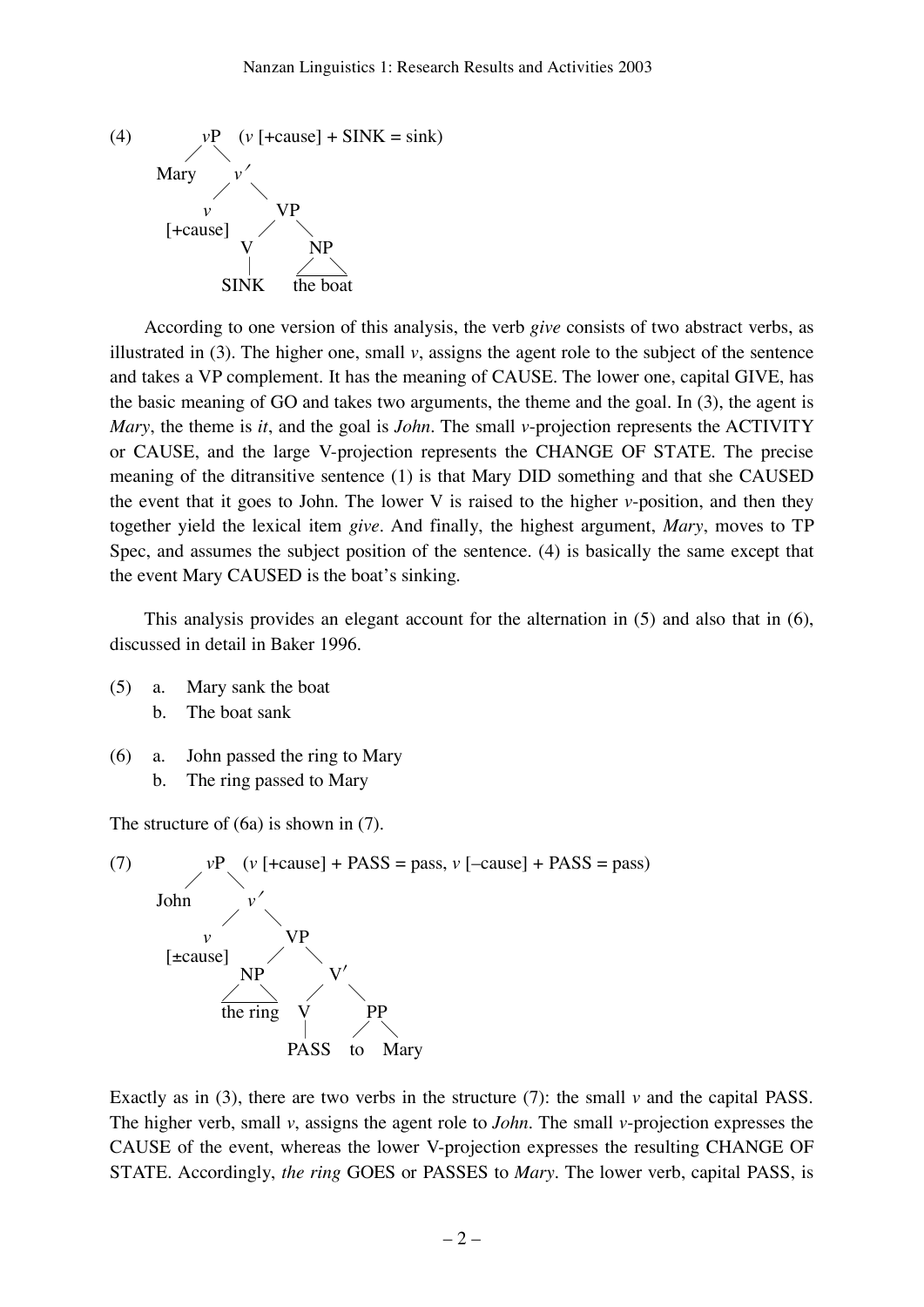raised to the small *v*-position, and small  $v +$  capital PASS yield the lexical item *pass*. The highest argument, *John*, assumes the subject position of the sentence.

On the other hand, (6b), the unaccusative counterpart of (6a), has only two arguments, the theme and the goal. *The ring* is the theme, and *Mary* is the goal. Since the agent argument is missing, one possibility is that the small *v*-projection is absent and there is only the large Vprojection in this case. The highest argument, *the ring*, is raised to the TP Spec position and becomes the subject of the sentence. An alternative possibility, with similar effects, is that the small *v* is present but has the feature [-cause]. Unlike the small *v* with [+cause], the small *v* with  $[-cause]$  does not assign the agent role to its Spec position. In this case also, the highest argument is *the ring* because the agent is absent. Hence, *the ring* becomes the subject of the sentence. Capital PASS is raised to the [–cause] *v* and they yield the lexical item *pass*, which is identical in form to the ditransitive *pass*. We assume the latter analysis because the [–cause] small *v* shows up overtly in some cases in Japanese, as will be shown directly.

In the following sections, we present data from our longitudinal study on Akkun that seem to provide direct evidence for the *v*-VP frame just illustrated. In Section 2, we discuss the early stage in the acquisition of verbs and argue that there is a point when he realizes *v* with the verb *do*, which is *tiyu* in his actual speech. The claim is that the *v*-VP frame shows up directly at this stage. Then, in Section 3, we consider the process of the acquisition of the actual verb forms. In particular, we discuss some consistent "mistakes" made in this process, where unaccusative verbs are used in place of the corresponding agentive (di)transitive verbs. We suggest that those mistakes are made because Akkun assumes initially that there is no phonological distinction between the  $[+cause]$  small *v* and the  $[-cause]$  small *v* and that *v* is phonologically null in Japanese as in English. Finally, in Section 4, we present data on the acquisition of the causative morpheme *-sase*. It is widely assumed that *-sase* is a large V taking a sentential complement. Akkun started the productive use of causative sentences rather late. This is expected because the construction is complex with an embedded structure. However, our data indicate that specific kinds of examples with *-sase* are observed relatively early. We analyze those early instances as cases where Akkun employs *-sase* as a realization of the [+cause] small *v*. We show that this hypothesis makes a prediction, based on learnability considerations, for the adult syntax of causative sentences, and that the prediction is indeed borne out.

#### **2. Stage I: The Emergence of the** *v***-VP Frame**

There are some utterances with no overt verbs that convey ditransitive meanings in the very early stage. Akkun's typical utterances around the age 2 are shown in (8)–(10).

(8) Koe. Papa hai doozyo  $\varnothing$  (2;0) This Daddy yes please

'This one. (I want to give it) to Daddy.'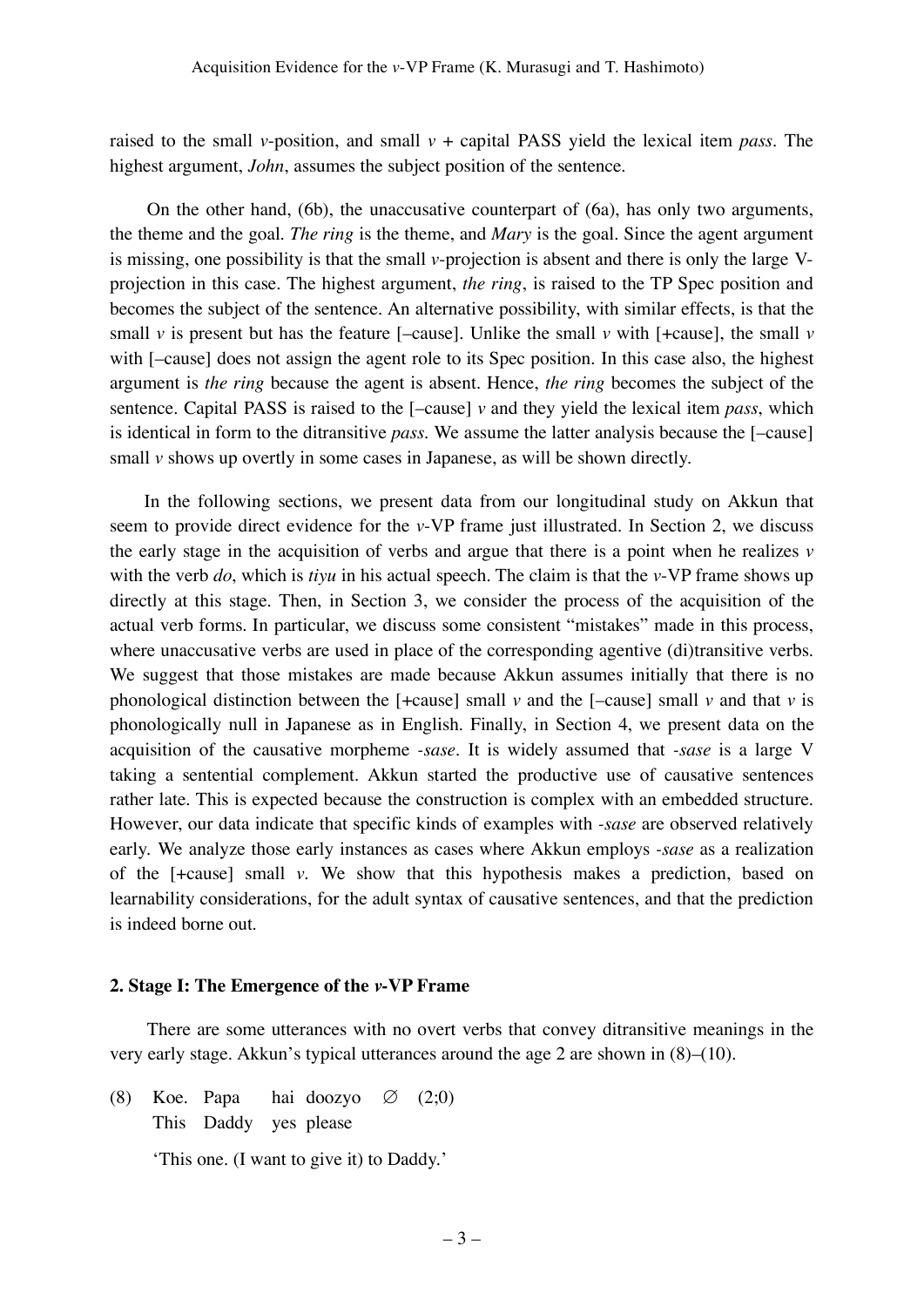- (9) Motto koe buubu  $\varnothing$  (2:1) more this water '(I will give) more water to this.'
- (10) Koe Akkun Mama hai doozyo ∅ (2;5) this Mommy yes please

'Mommy, please give this to Akkun(/me).'

In all of these examples, the verb is missing. This is clear in the case of (9). There is no verb, but the number of arguments and the intended meaning show that the verb *give* is missing. In (8) and (10), the phrase *hai dooz*yo appears at the end of the utterance. These words literally mean 'yes' and 'please', but the phrase *hai doozo* means 'here you are' in the adult usage. Akkun seems to be using it to express the meaning of *give* or possibly transfer of an item from one person to another. He did not use an actual verb in the ditransitive construction at this stage.

At around 2;5, Akkun started placing *tiyu* at the end of utterances quite productively. Some examples are shown in (11)–(16). *Tiyu*/*tita*/*tite* are *suru*/*sita*/*site* in adult speech, and they correspond in meaning to 'do/did/doing' in English.

- (11) Mama Akkun hai doozyo *tiyu* (2;5) Mommy yes please do 'Akkun(/I) will give it to Mommy.'
- (12) a. Kotyan koe Akkun hai doozyo *tiyu* (2;7) this yes please do

'Akkun(/I) will give this to Kotyan.'

b. Kotyan koe Akkun hai doozyo *tita* (2;7) this yes please did

'Kotyan gave this to Akkun(/me).'

- (13) Mama Akkun paku *tiyu* (2;7) Mommy *onomatopoeia* do 'Mommy, please make Akkun(/me) eat this.'
- (14) Koko maamoi maamoi *tiyu* (2;9) here circular circular do

'(Please) draw a circle here.'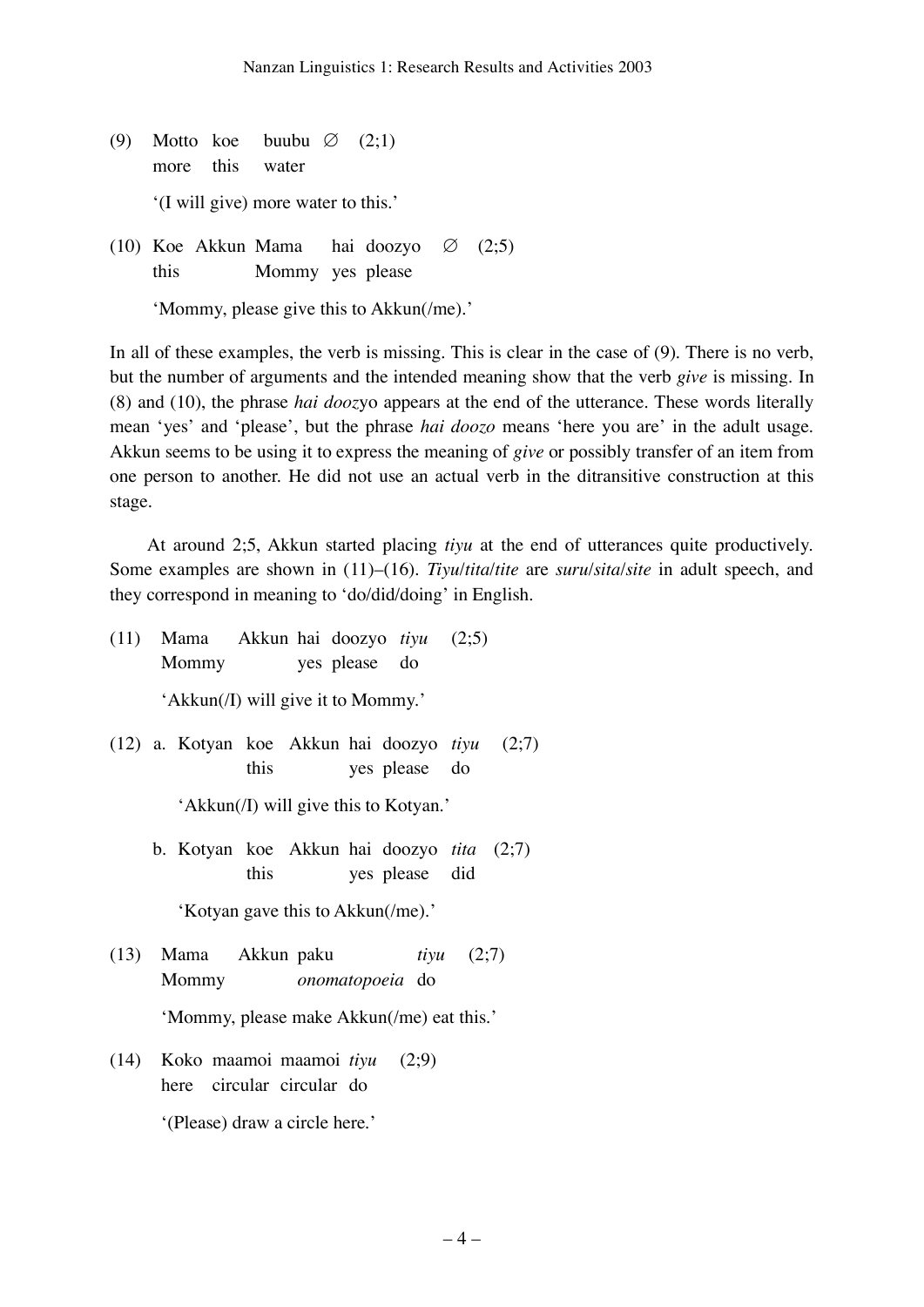|  | (15) Akkun nezi kuyukuyu <i>tite</i> , konoko syabeyu             |  | (2:9) |
|--|-------------------------------------------------------------------|--|-------|
|  | screw turn around doing this one talk                             |  |       |
|  | 'When Akkun( <i>I</i> ) will wind this one around, it will talk.' |  |       |

(16) Mama, otitayo. Akkun-ga poi *tita* kaya (3;0) Mommy fell -Nom *onomatopoeia* did because

'Mommy, (it) fell (on the floor), because Akkun(/I) threw (it down).'

Note that *tiyu*/*tita*/*tite* did not appear in the sentences similar to (11)–(12) before this period. Many utterances without these items had been observed, such as *Mama, Akkun, hai doozyo*; *Akkun, Kotyan, hai doozyo*; *Akkun, Kotyan, hai doozyo*; and so on.

There are a few more observations that we can make with these examples. First, the "predicates" that appear right before *tiyu*/*tita*/*tite* in (13)–(16) are typically onomatopoeic or mimetic expressions. For example, *paku* in (13) is the sound that describes a person putting a food into his or her mouth or a food going into a person's mouth. The utterance means, 'Please mother put this in Akkun's mouth' or more literally 'Mother makes this food go into Akkun's mouth'. *Maamoi* in (14), which corresponds to *marui* in adult speech, means 'circular'. Akkun said this to his mother, meaning 'I ask you to write circles here' or more literally 'I ask you to cause there to be circular things here'. *Kuyukuyu* in (15), which corresponds to *kurukuru* in adult speech, is a mimetic word describing things turning around. He tried to say that he will wind the screw, or more literally that he will cause the screw to turn around and as a result the toy will talk. Similarly, *poi* in (16) is the sound that describes a person throwing something away. He intended to say that he threw something away, or more literally that he caused something to be thrown away and as a result it fell on the floor.

As should be clear by now, Akkun seems to be using *tiyu*/*tita*/*tite* to describe an activity that causes a certain event or change of state. The adult counterpart of *tiyu*/*tita*/*tite*, *suru*/*sita*/*site*, can assign the agent role, like the English verb 'do/did/doing'. Further, the rest of the utterance seems to describe an event or a change of state. Thus, *tiyu*/*tita*/*tite* seems to correspond exactly to the small *v*. The structure of (15), then, for example, will be as in (17).



In (17), *tite* describes an activity that causes a screw to turn around, and *Akkun* is the agent. The complement of the small *v* is indicated not as VP but as XP because it lacks a verb. Again, *kurukuru* is a mimetic word describing things turning around, and the XP expresses the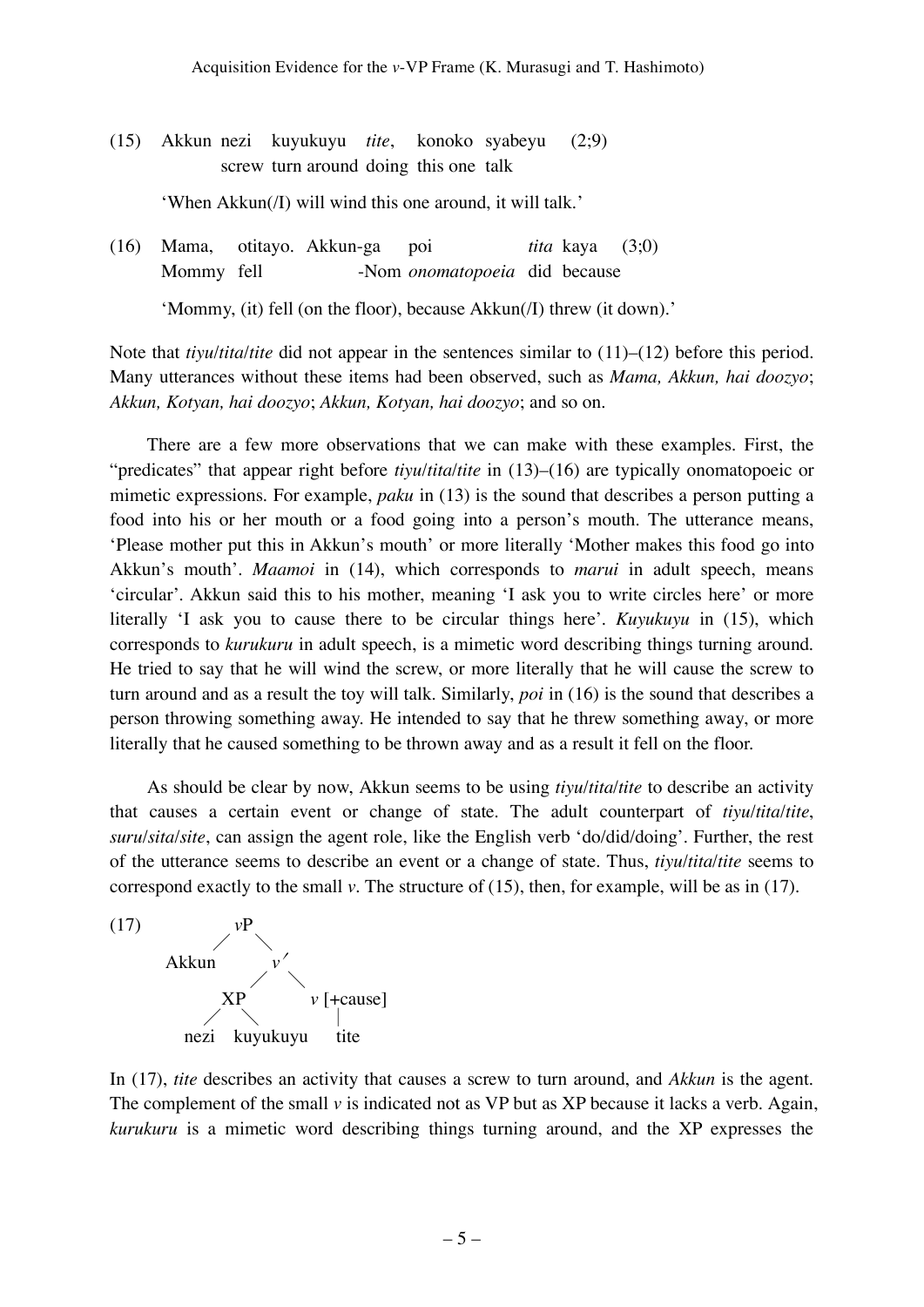meaning that 'the screw turns around'.<sup>1</sup>

If the analysis shown in (17) is correct, we have direct evidence for the *v*-VP frame for agentive verbs. Akkun, at one point, started using *tiyu*/*tita*/*tite* as realizations of the [+cause] small *v* to express agentivity, and he formed agentive (di)transitives productively based on his grammar at the time. Since *kurukuru-suru* is not a regular Japanese verb, he has to acquire the actual verb later. But at this point, he realizes the small *v* as *tiyu*/*tita*/*tite* phonetically.

## **3. Stage II: The Acquisition of the Lexical Items for** *v***-V**

According to what we proposed so far, Akkun already utilizes the *v*-VP frame when he starts adding *tiyu*/*tita*/*tite* at the end of his sentences. But he is still a step away from the adult grammar: he needs to acquire the actual lexical items for the *v*-V combination. In English, for example, as was illustrated in  $(7)$ , the speaker knows that the  $[+cause]$  small  $v + capital$  PASS is realized as *pass*, and so is the  $[-cause]$  small  $v + ca$  poital PASS.

Akkun's acquisition of actual verbs starts early and proceeds step by step. Around age 3, he uses unaccusative verbs correctly, as in (18) and (19).

| (18) | dango-ga                                                              | uta pakan tite, <i>dango-ga</i>                |  |  | atta $(2,9)$ |  |
|------|-----------------------------------------------------------------------|------------------------------------------------|--|--|--------------|--|
|      | dumpling-Nom lid <i>onomatopoeia</i> doing dumpling-Nom there-be      |                                                |  |  |              |  |
|      | 'There was a dumpling (when I) opened the lid of the dumpling (box).' |                                                |  |  |              |  |
|      | $(19)$ Akkun-no papa-ga muti yatta toki, <i>ame-ga hutta</i> $(3,0)$  |                                                |  |  |              |  |
|      |                                                                       | -Gen Daddy-Nom mosquito did when rain-Nom fell |  |  |              |  |

'When … Akkun's Daddy lit a mosquito coil, it rained.'

Around the same period, ditransitive verbs are also observed. As shown in (20)–(21), the ditransitive verb *ageyu*, which means 'give' and corresponds to *ageru* in adult Japanese, appears at 2;7, and its past counterpart *ageta* 'gave' appears at 2;10.

(20) Mama tyotto *ageyu* (2;7) Mommy a little give 'Mommy, (I will) give you a little bit.'

 $\ddot{ }$ 

(21) Kinnou Akkun akatyan toki, papa ni koe *ageta* (2;10) yesterday baby when Daddy to this gave

<sup>&#</sup>x27;Akkun gave this to Daddy when he was a baby yesterday (= in the past).'

<sup>1</sup> It is not clear whether *Akkun-ga nezi-o kurukuru-suru* 'Akkun-Nom screw-Acc going around-do' is grammatical in adult grammar. It certainly makes sense with *to* 'that' as in *Akkun-ga nezi-o kurukuru to suru*, that is, with embedded structure. Of course, (15) as such is not grammatical.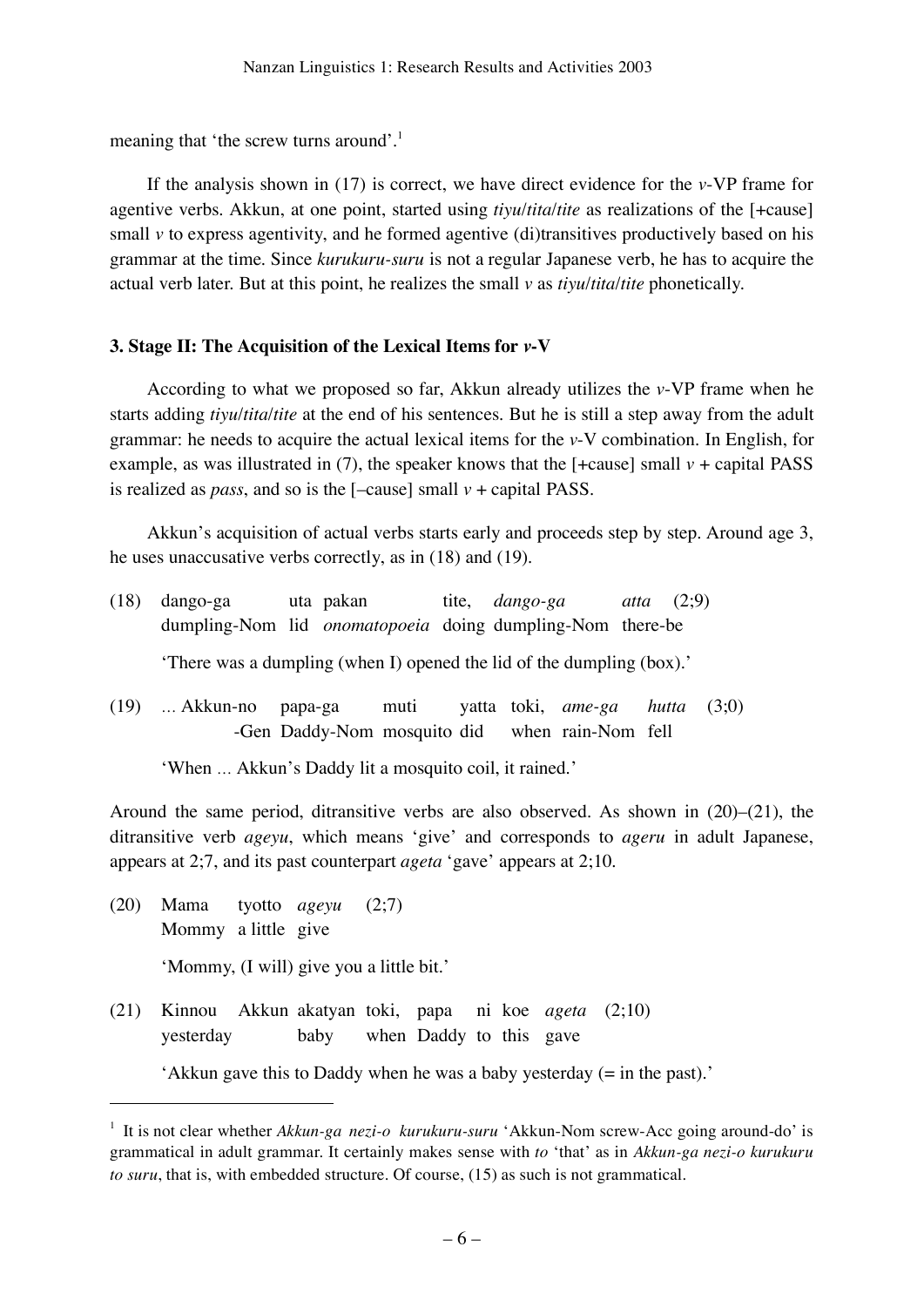But as this acquisition process proceeds step by step, Akkun keeps making a systematic "mistake" and it lasts for some time. The "mistake" is related to the alternation in (6), repeated in (22).

(22) a. John passed the ring to Mary b. The ring passed to Mary

This kind of alternation is widely attested, and we have many (di)transitive-unaccusative pairs like 'John sank the boat/The boat sank' with the verb *sink*, and 'John opened the door/The door opened' with the verb *open*. Note here that both lexical items in the alternation have the same surface form. For example, both the transitive *sink* and the unaccusative *sink* are realized as *sink*. We may then say that both the  $\lceil + \text{cause} \rceil$  small *v* and the  $\lceil - \text{cause} \rceil$  small *v* are realized as zero-morphemes (i.e., without phonological content).

Japanese is also abundant with this kind of alternation, but the situation is a little different. Let us consider the pairs in (23).

- (23) a. mi-se-ru  $(=$  show-pres.) / mi-ru  $(=$  see-pres.)
	- b. utu-s- $(r)u$  (= copy-pres.) / utu-r- $(r)u$  (= be copied-pres.)
	- c. todok-e-ru  $(=$  deliver-pres.) / todok- $(r)$ u  $(=$  be delivered-pres.)
	- d. os-ie-ru (= teach-pres.) / os-owar- $(r)u$  (= be taught)

The pair, *utu-s* 'copy'/*utu-r* 'be copied', is used in (24a) and (24b).

(24) a. Taroo-ga Hanako-o syasin-ni *utu-s-(r)u* (transitive) -Nom -Acc picture-in copy-pres.

'Taroo takes a picture of Hanako.'

b. Hanako-ga syasin-ni *utu-r-(r)u* (unaccusative) -Nom picture-in be copied-pres.

'Hanako appears in a picture.'

Note here that the transitive verb and the unaccusative verb have different forms, *utu-s* and *utu-r*. This suggests that the [±cause] small *v*'s are overt in Japanese. The structures of (24a) and (24b) are shown in (25a) and (25b), respectively. *Utu* is the common verb in both structures. And in (25a), -*s* represents the [+cause] small *v*, whereas in (25b), -*r* represents the [–cause] small *v*.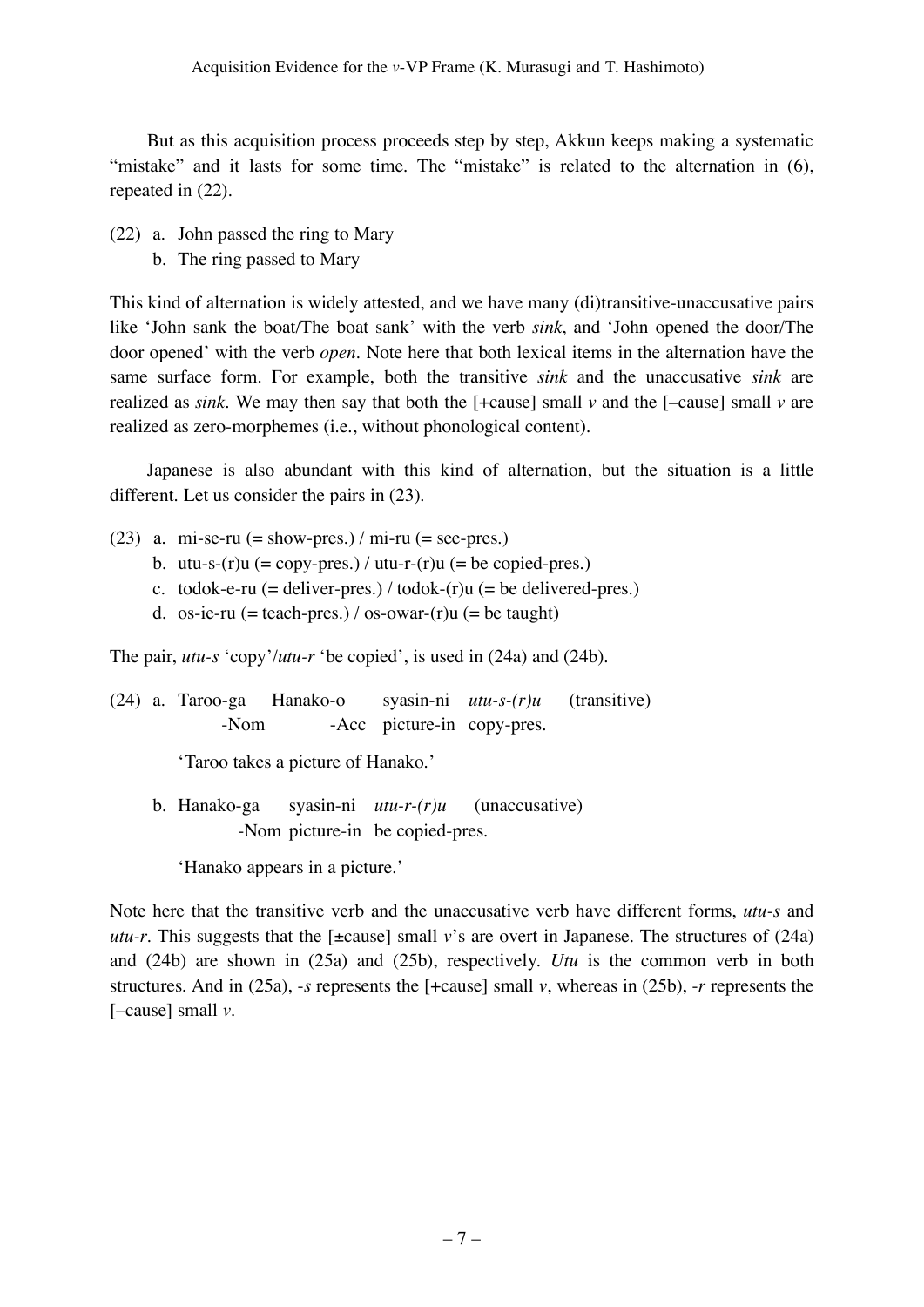

However, the way [ $\pm$ cause] small *v*'s are spelled out is idiosyncratic in Japanese. That is, it is not the case that the [+cause] small *v* is always spelled out as *-s* and the [–cause] small *v* as  $-r$ , as in (25). For example, we have different realizations of the [ $\pm$ cause] small *v*'s in (26).

- (26) a. Hanako-ga hon-o Taroo-ni todok-e-ru (ditransitive) -Nom book-Acc -Dat deliver-pres. 'Hanako delivers a book to Taroo.'
	- b. Hon-ga Taroo-ni todok-∅-(r)u (unaccusative) book-Nom -Dat be delivered-pres.

'A book is delivered to Taroo.'

The structures of (26a) and (26b) are shown in (27a) and (27b), respectively. We have the verb, *todok*, and the [+cause] small *v* is realized as *-e* and the [–cause] small *v* as a zero morpheme.

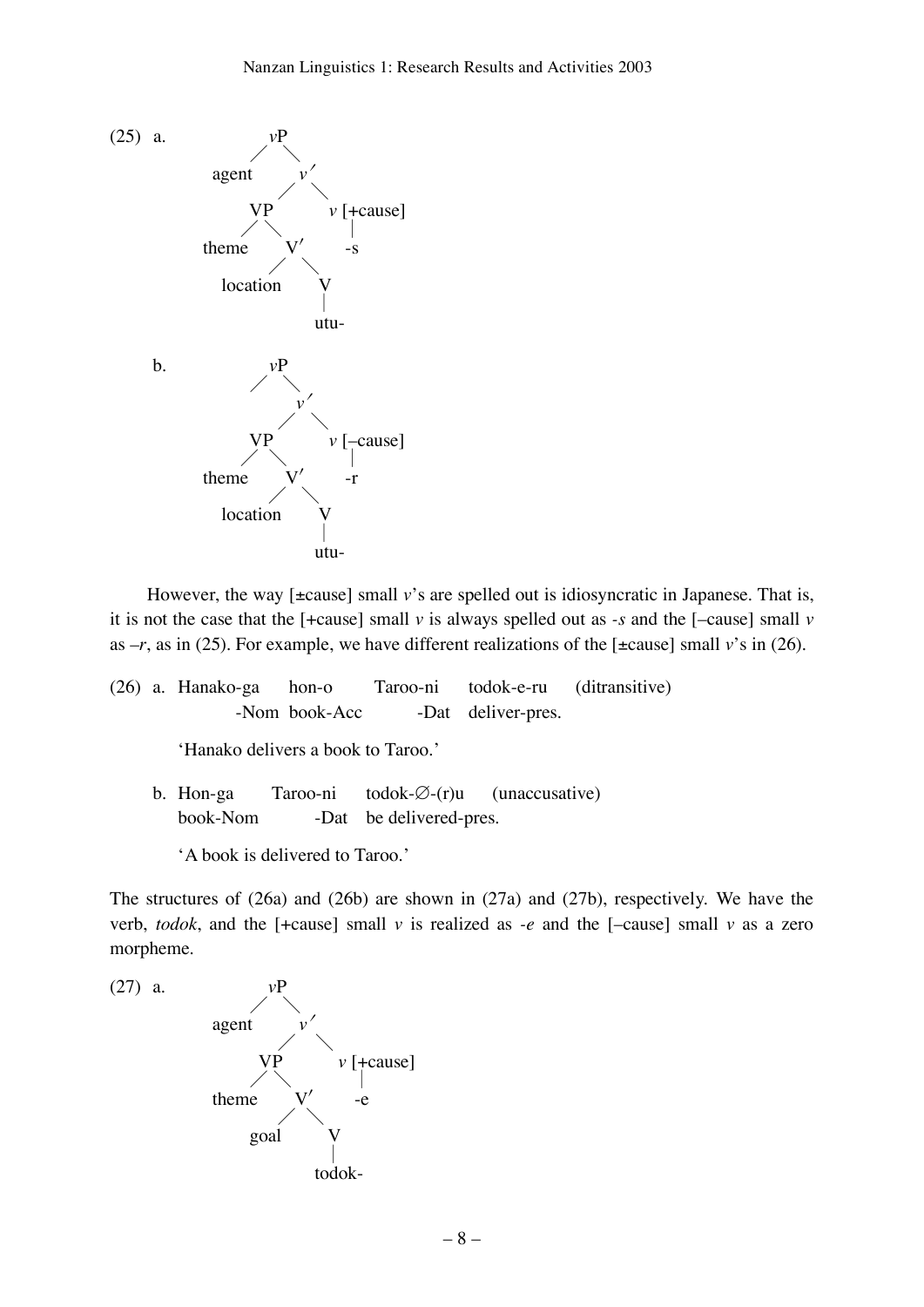b.  $vP$  $\diagup\diagdown$ *v* ′ $\diagup\diagdown$  $\nu$  [–cause]  $\angle$  | theme  $\diagup\diagdown$ goal  $\perp$ todok-

With this background, let us now consider the "mistakes" that Akkun made. He frequently used unaccusatives for (di)transitives, but never vice versa. Some examples are provided in (28)–(33). As indicated, this kind of "mistake" continues for two years up to age 4;8.

(28) Koe ziityan ni *miyu* (2;9) this Grandfather to see

'I show this to Grandfather.'

- Instead of *mi-se-ru* 'show', Akkun produced what corresponds to *mi-ru* 'see' in adult speech. *Mi-ru* is probably nonagentive here. If so, he is using an unaccusative form for a ditransitive verb.

(29) Akkun ima kaya koe *nayabu* (2;11) now from this be-in-line

'From now, Akkun(/I) will put these in line.'

- Instead of *narab-e-ru* 'put … in line', Akkun produced what corresponds to *narab-* $(r)u$  'be ... in line'. This is the usage of an unaccusative form for the transitive verb.

(30) Nee, ati-o *hirogat-te* (3;7) Int legs-Acc spread(unaccusative)-request

'Please spread your legs.'

- Instead of *hirog-e-te* 'spread-request' (transitive), Akkun produced *hirog-at-te* 'spread-request' (unaccusative). Again, he is using an unaccusative form for a transi-tive verb. The same comment applies to (31) and (32) as well.

(31) Kore, *ai*-toku kara saa (4;5) this open(unaccusative)-keep as Int

'(I will) open this and keep it open.'

- Instead of *ak-e* 'open' (transitive), Akkun produced *ai* 'open' (unaccusative).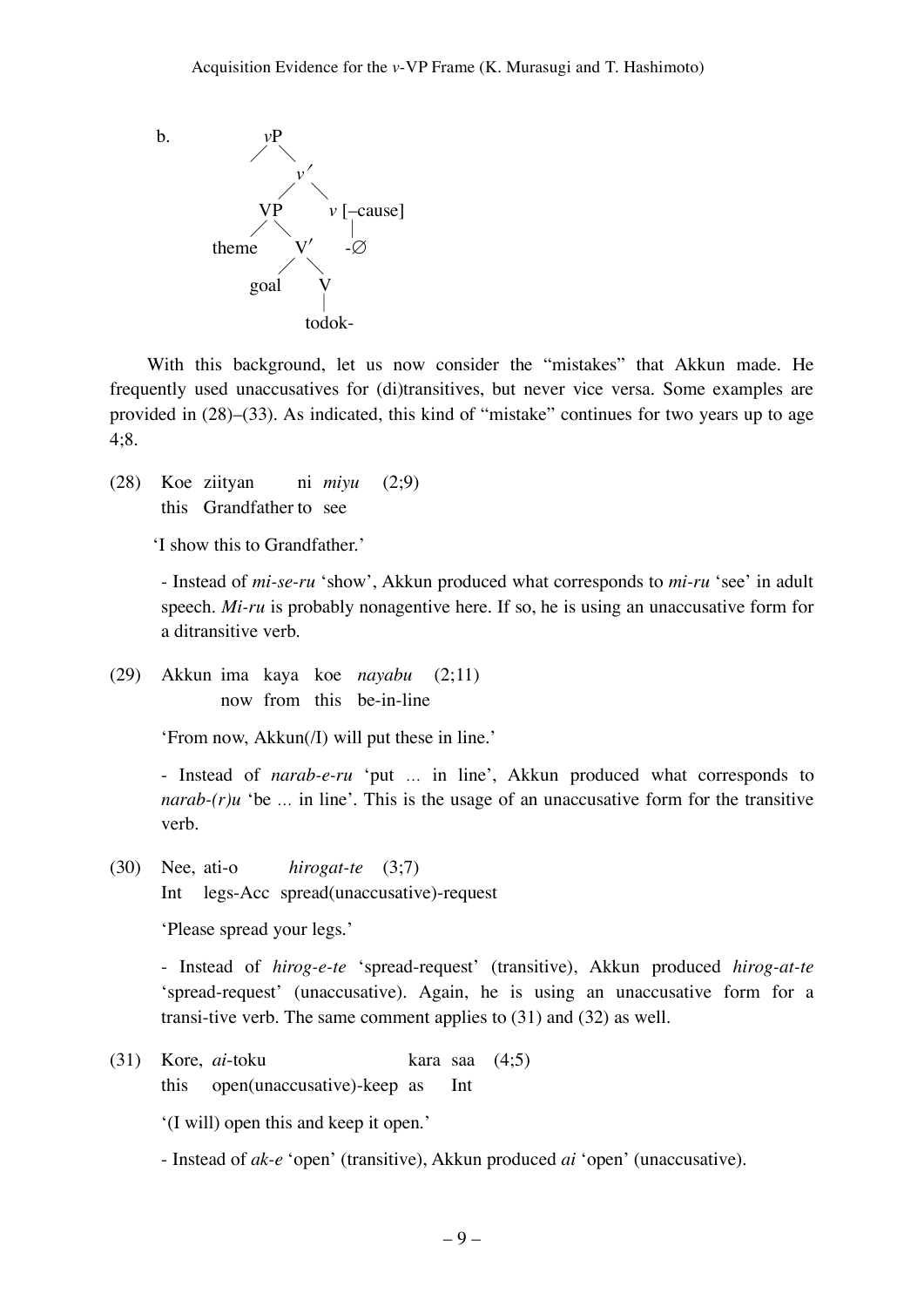(32) Kono yatu ni isi-o *doi*-te-moratte nee (4;6) this thing by rock-Acc remove-have Int

'(I will) have the rocks removed by this one.'

- *Doi* is probably nonagentive here. If so, instead of *dok-e* 'remove' (transitive), Akkun produced *doi* 'remove' (unaccusative).

(33) *Todok*-ok-ka, ano hito ni *todok*-(y)oo *todok*-(y)oo (4;8) arrive-let's that person to arrive-let's arrive-let's

'Let's send (it). Let's send (it) to that person.'

- Instead of *todok-e* 'deliver', Akkun produced *todok* 'be delivered'. So, he is using an unaccusative form for a ditransitive verb.

What is happening here seems quite clear. First let us consider (29). *Narab*-∅*-(r)u* is an unaccusative verb meaning 'be in line'. Akkun uses it in the form of *nayab-*∅-*(r)u*. But what he intends is the transitive *narab-e-ru* 'put something in line'. The structure of what he intended to say is shown in (34).



This is a transitive structure, and there are places for agent and theme. But he does not use *-e*. That is, although the [+cause] small *v* should be realized as *-e* in this case, he uses a *zero morpheme* instead.

The other examples can be analyzed in basically the same way. As we saw before, *todok-(r)u* is an unaccusative verb meaning '(something) is delivered (to somebody)'. *Todok-e-ru*, on the other hand, is a ditransitive verb meaning '(somebody) delivers (something to somebody)'. (33) is intended as 'let's send/deliver it to that person'. So, the form *todok-e-yoo* is required, where *-e* is the [+cause] small *v* and *-yoo* is 'let's'. The structure that Akkun has in mind must be as in (35).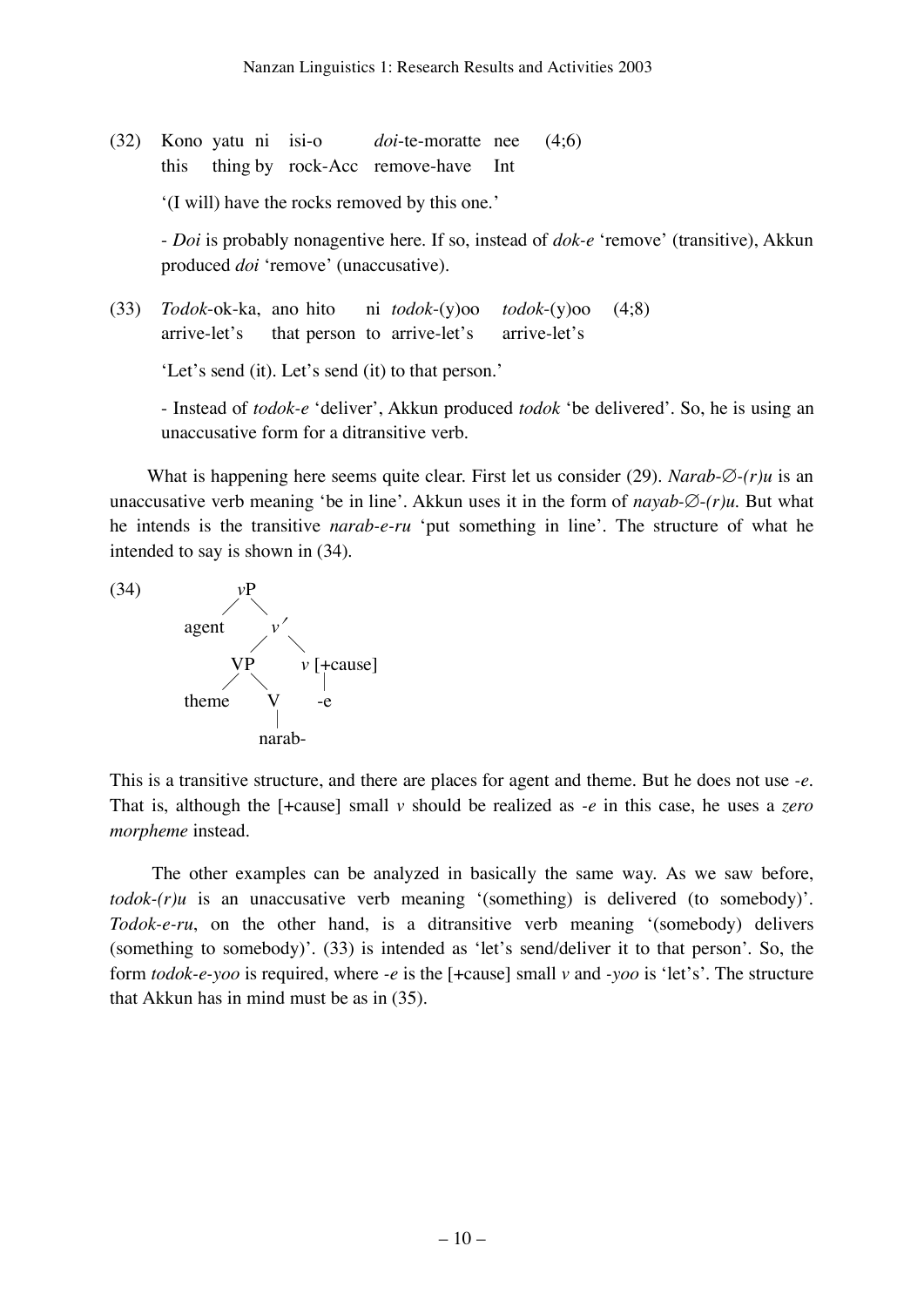

But, again, he assumes that the [+cause] small *v* is a *zero morpheme* and fails to produce *-e*. Thus, what he utters is identical to the unaccusative form *todok*-∅-*(y)oo*.

More generally, it seems that Akkun starts out with the VP, representing STATE or CHANGE OF STATE. He then embeds this under [±cause] small *v*'s but initially assumes that [±cause] small *v*'s are always a zero morpheme, as in English. This predicts not only that he makes the kind of "mistake" he does but also that the "mistake" never occurs in the opposite direction—that is, he never uses (di)transitives for unaccusatives. The prediction is indeed borne out.

Interestingly, it is not that Akkun always made this "mistake." He was apparently already in the process of acquiring the correct adult forms of (di)transitive verbs, and the correct adult forms were used occasionally with the incorrect ones. This is illustrated in (36).

(36) a. Baatyan ni koe *mitye*yu (2;10) cf. (28) Grandmother to this show 'I'll show this to Grandmother.' b. Tigau. *Ak-e*-toku dake (4;5) no open-keep just 'No. I'll just keep it open!'

Around the same time Akkun uttered (28) using *mi*-∅*-ru* 'see' instead *mi-se-ru* 'show', he produced (36a) with *mityeyu*, which corresponds to the correct adult form of the verb. Similarly, in the same month as he uttered (31) with the unaccusative *ai*-∅-*toku* 'openunaccusative keep', he produced (36b) with the correct *ak-e-toku* 'open-transitive keep'. This makes the "mistakes" he made all the more significant. It is neither that he only used the unaccusative forms nor that the "mistakes" were random.

#### **4. On the Acquisition of Syntactic Causatives**

In this section, we consider Akkun's production of sentences with the causative morpheme *-sase* 'make, let'. It is said that Japanese has syntactic and lexical causatives. The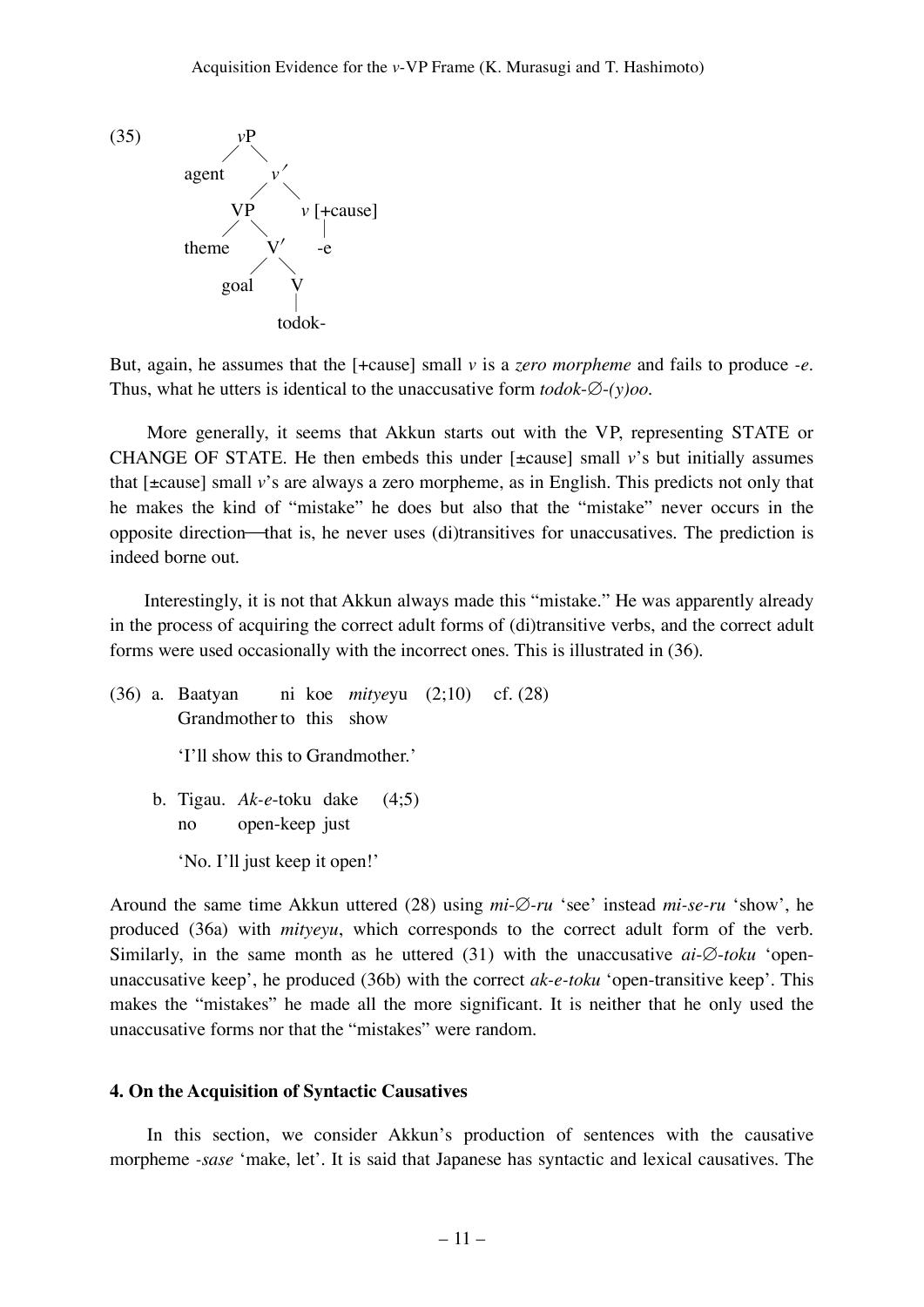(di)transitives in the pairs in (23) are lexical causative verbs. Another alternation of this kind is shown in (37).

(37) a. Hanako-ga Taroo-ni yoohuku-o ki-*se*-ru -Nom -Dat clothes-Acc dress-pres. 'Hanako puts the clothes on Taroo.'

b. Taroo-ga yoohuku-o ki-ru -Nom clothes-Acc wear-pres.

'Taroo wears the clothes.'

(37a) is a ditransitive construction with the verb  $ki$ -se, where  $-se$  is the  $[+cause]$  small  $\nu$  that assigns the agent role to the subject. The sentence has a causative meaning because of the presence of this small *v*. Hence comes the name "lexical causative."

Parallel to this, Japanese has the causative morpheme *-sase,* which is a verbal suffix morphologically but is an independent predicate syntactically. An example with *-sase* is given in (38).

(38) Hanako-ga Taroo-ni yoohuku-o ki-*sase*-ru -Nom -Dat clothes-Acc wear-cause-pres.

'Hanako makes/lets Taroo put on the clothes.'

This kind of causative is quite productive, as indicated in (39).

(39) a. John-ga Mary-ni susi-o tabe-*sase*-ta -Nom -Dat sushi-Acc eat-cause-past

'John made/let Mary eat sushi.'

- b. Isya-ga kanzya-ni kusuri-o nom*-(s)ase*-ta doctor-Nom patient-Dat medicine-Acc drink-cause-past 'The doctor made the patient take medicine.'
- c. Sensei-ga seito-ni tegami-o kak*-(s)ase*-ta teacher-Nom student-Dat letter-Acc write-cause-past 'The teacher made/let the students write letters.'
- d. Hahaoya-ga kodomo-ni hon-o yom-*(s)ase*-yoo to si-ta mother-Nom child-Dat book-Acc read-casue-try Comp do-past 'The mother tried to make her child read a book.'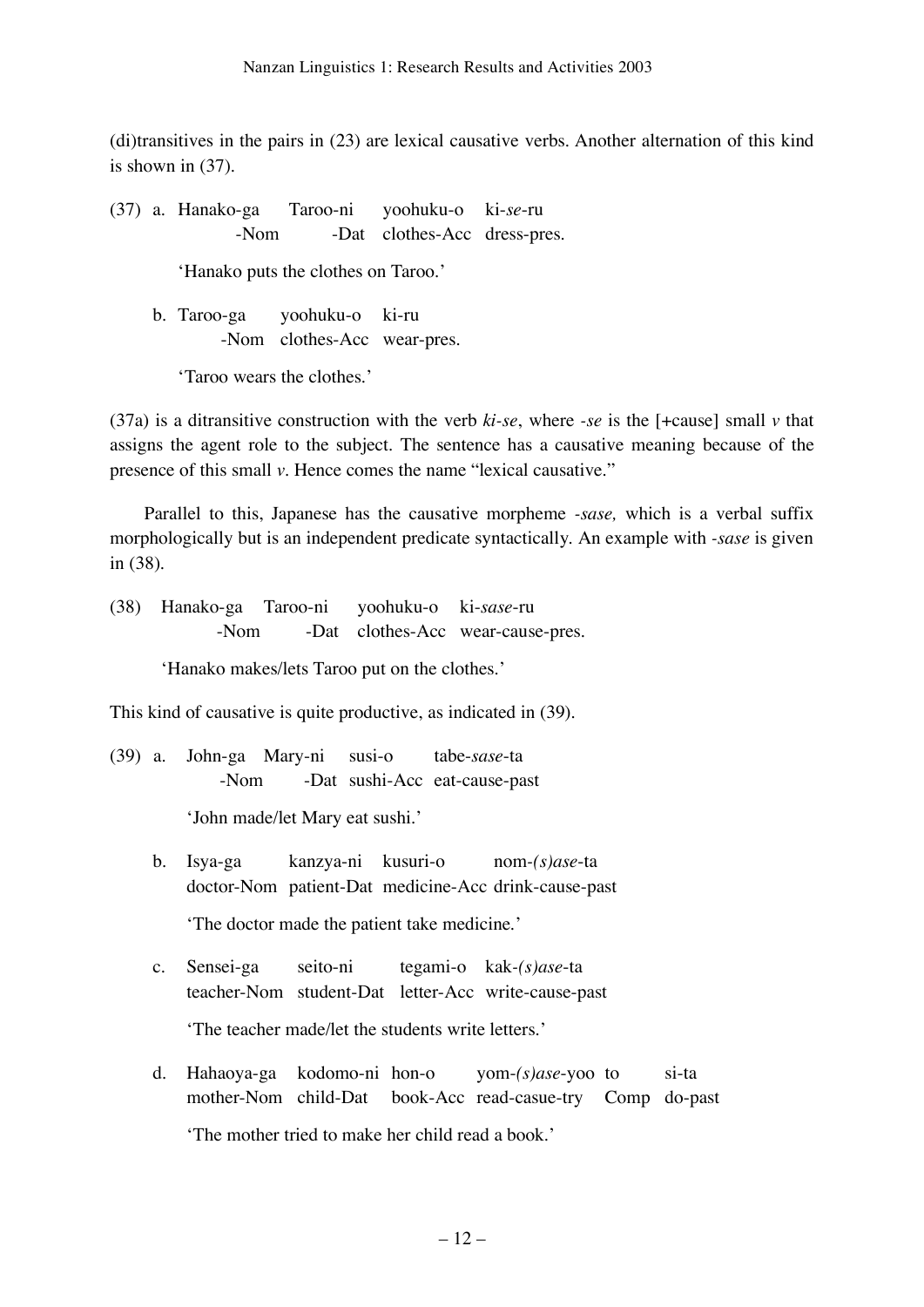In Section 4.1, we discuss Akkun's acquisition of sentences with this causative morpheme *-sase*. In particular, we show that although he seems to have acquired syntactic causatives around age 5, he produced isolated examples with *-sase* much earlier. We argue that he employed *-sase* as a realization of [+cause] *v* in those examples. This implies that Akkun assumed at one point that the [+cause] *v* can be realized as *-sase* along with the other morphemes discussed in the preceding sections. Interestingly, this seems to predict that he maintains this assumption even after he acquires *-sase* as an independent V taking a sentential complement. This is so because it would probably require indirect negative evidence to reject his initial assumption. In Section 4.2, we discuss Matsumoto 2000, as that analysis suggests that the prediction is indeed borne out. He argues that *-sase* can form lexical causatives in addition to syntactic causatives.

## **4.1.** *-Sase* **as a Realization of** *v*

 $\ddot{ }$ 

We just mentioned that a causative sentence with the morpheme *-sase* is assumed to involve a complex structure with a sentential complement. One piece of evidence is provided in  $(40).<sup>2</sup>$ 

- $(40)$  a. \*Hanako<sub>i</sub>-ga -ga kanozyo<sub>i</sub>-o hihansi-ta -Nom she-Acc criticize-past 'Hanako<sub>i</sub> criticized her $\cdot$ .'
	- $b.$  Hanako $-$ ga -ga Taroo-ni kanozyo<sub>i</sub>-o hihans-(*s)ase*-ta -Nom -Dat she-Acc criticize-cause-past

'Hanako<sub>i</sub> made/let Taroo criticize her $_i$ .'

In (40a), *Hanako* and *kanozyo* 'she' cannot refer to the same person. This is due to Condition B of the binding theory, which prohibits coreference between a name and a pronoun that are clausemates. On the other hand, in the case of the causative sentence (40b), this coreference is allowed. This shows that the name and the pronoun are not clausemates—that is, the example has a structure with embedding.

More specifically, (40b), for example, has the structure in (41).

<sup>2</sup> The proposal that *-sase* takes a sentential complement was first made in Kuroda 1965. The evidence in (40) is discussed in detail in Oshima 1979.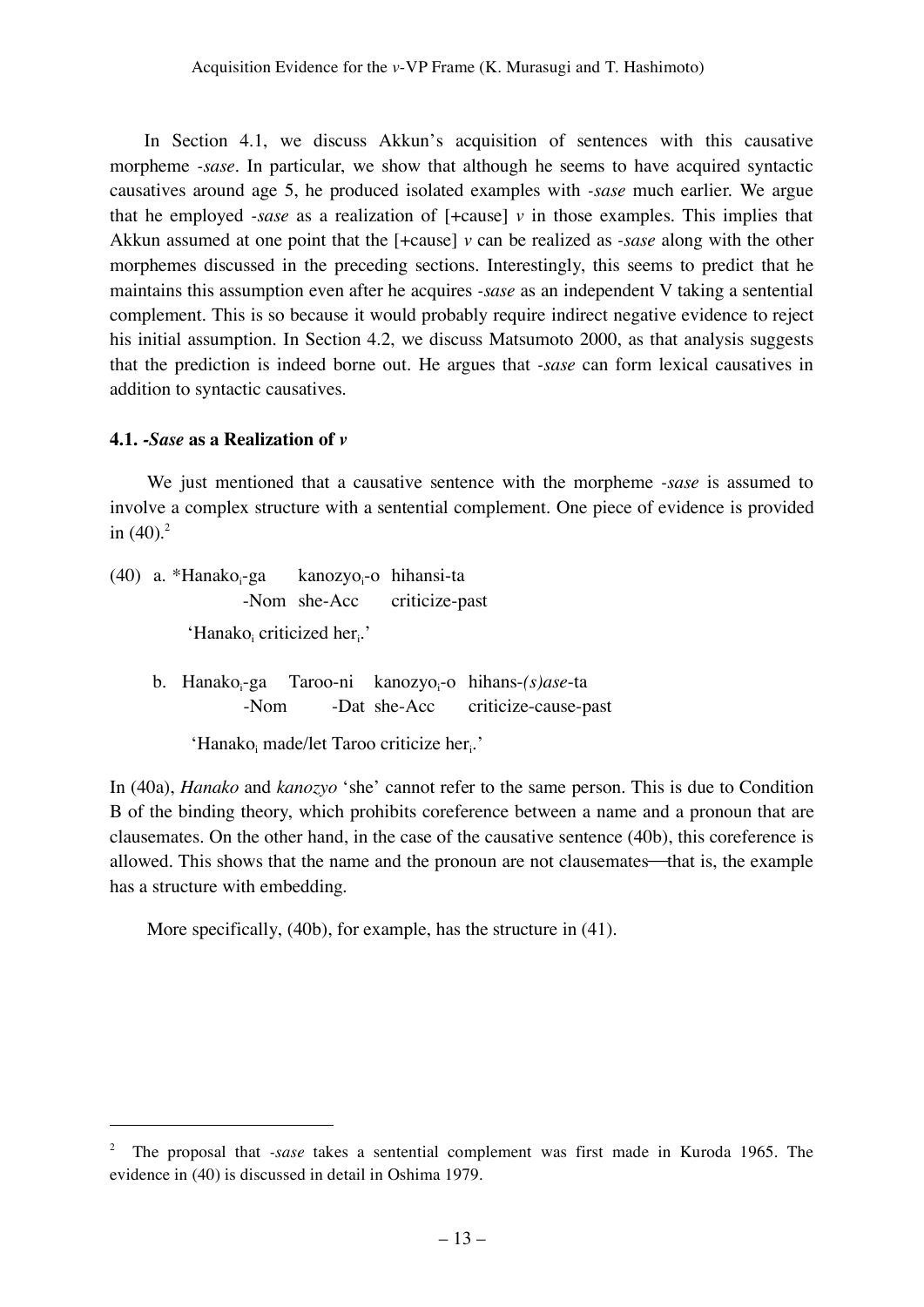

*-Sase* is an independent large V, and there are two layers of small *v*-projections that represent the complex structure. Note in particular that the structure contains two positions for agents. The structure roughly corresponds to that of English causative sentences 'someone made someone do something'.

Then, what was Akkun's pattern of the acquisition of causative sentences? He first did not use the causative forms in the context where we expected them. He consistently omitted the causative morpheme *-sase* and just used the regular verbs as illustrated in (42)–(44).

(42) Mama Akkun *non-de* (2;8) Mommy drink-request

'Mommy, please feed me (with milk).'

(43) Papa koe *nui-de* (2;10) Daddy this undress-request

> 'Daddy, please take these (clothes) off me.' Intended meaning: Daddy, please make me undressed. Literal meaning: Daddy, please take off your clothes.

(44) Mama-ga pantyu *nui-da* toki (3;2) Mommy-Nom underpants undress-past when

> '(I hurt) when Mommy took underpants off me.' Intended meaning: ... when Mommy took my underpants off me. Literal meaning: ... when Mommy took her underpants off.

Take a look at the sensational utterances that Akkun made. He said 'Mommy, Akkun, drink' without the causative *-sase* as the glosses of (42) show. But his utterance means 'Mommy, please make Akkun drink this'. He said 'Daddy, this, take off' in (43), but he intended to say 'Daddy, please make me undressed'. The verb form should have been *nug- (s)ase-te* 'undress-make-request' instead of *nui-de* 'undress-request' to convey this meaning.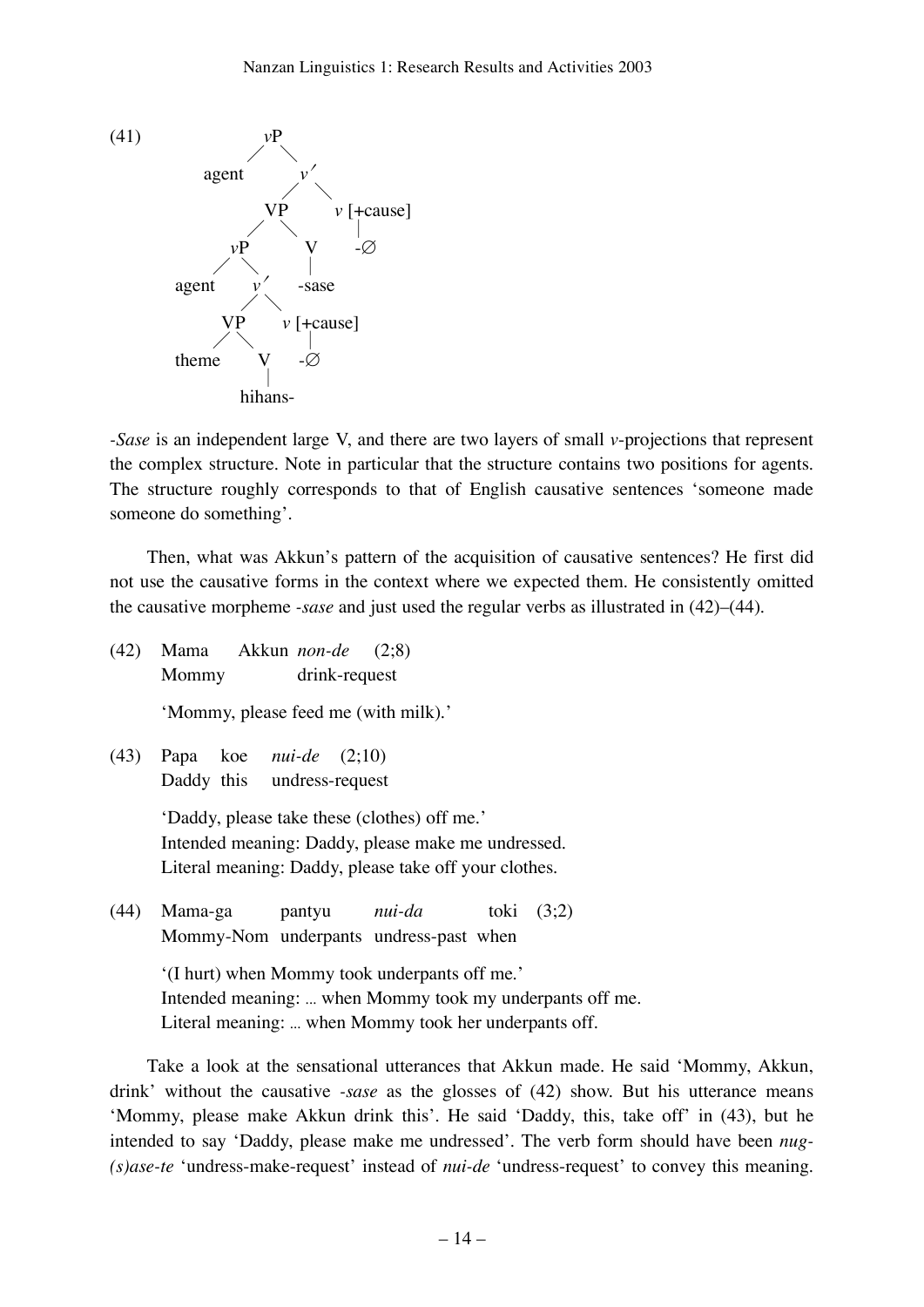In the adult grammar, what he said means 'Daddy, please take your clothes off'. Strikingly, (44) also has a completely different meaning from what Akkun intended to say. In adult speech, it means 'when Mommy took off her underpants'. What he intended is 'when mommy took my underpants off me', and the verb should have been *nug-(s)ase-ta* 'take off-causepast' instead of *nui-da* 'take off-past'.

The question that arises with these examples is why this omission of *-sase* happens. Note that this is observed in the same period that Akkun often assumed that the  $[+c_0]$  small  $\nu$  is a zero morpheme. So, we suspect that  $(42)$ – $(44)$  contain this zero morpheme. Then, these examples are lexical causative sentences in Akkun's grammar.

The causative morpheme appears much later, at around the age 5. At that point we observed sentences like (45)–(46).

| (45) |  | Name-tee, name-tee, name-sase-te. Akkun name-tai (4;9)                                                                                      |           |  |
|------|--|---------------------------------------------------------------------------------------------------------------------------------------------|-----------|--|
|      |  | lick-want lick-want lick-make-request                                                                                                       | lick-want |  |
|      |  | $'(I)$ want to lick (the candy). Let me lick it. Akkun( <i>I</i> ) wants to lick it.'                                                       |           |  |
| (46) |  | Obaatyan-no toko de tabe-masu. Att, biiru dake nom- $(s)$ ase-te<br>Grandma-Gen place at eat-pres. (formal) Int beer only drink-let-request |           |  |

kudasai (5;3) please

'(I will) eat (dinner) at Grandma's place. Eh, allow me only to drink beer (here), please.'

(45), for example, has the expected syntactic properties of a syntactic causative. The morpheme *-sase* correctly appears in *name-sase-te* 'let me lick', and the semantic subject of *name-* 'lick' (Akkun) receives an agentive interpretation. In (46), at age of 5;3, he is using the formal style of speech as part of a joke. He says '(I will not eat here.) I will eat at Grandmother's place. But please allow me only to drink beer (before I go to Grandmother's place)'.

Here comes a puzzle. Although Akkun started producing causative sentences such as (45) and (46) at around the age of 5, there are sporadic instances of the morpheme *-sase* much earlier. Examples are given in (47) and (48).

(47) Akkun-ni tabe-*sase*-tee (3;6) -Dat eat-cause-request

'Please feed Akkun(/me) (with food).'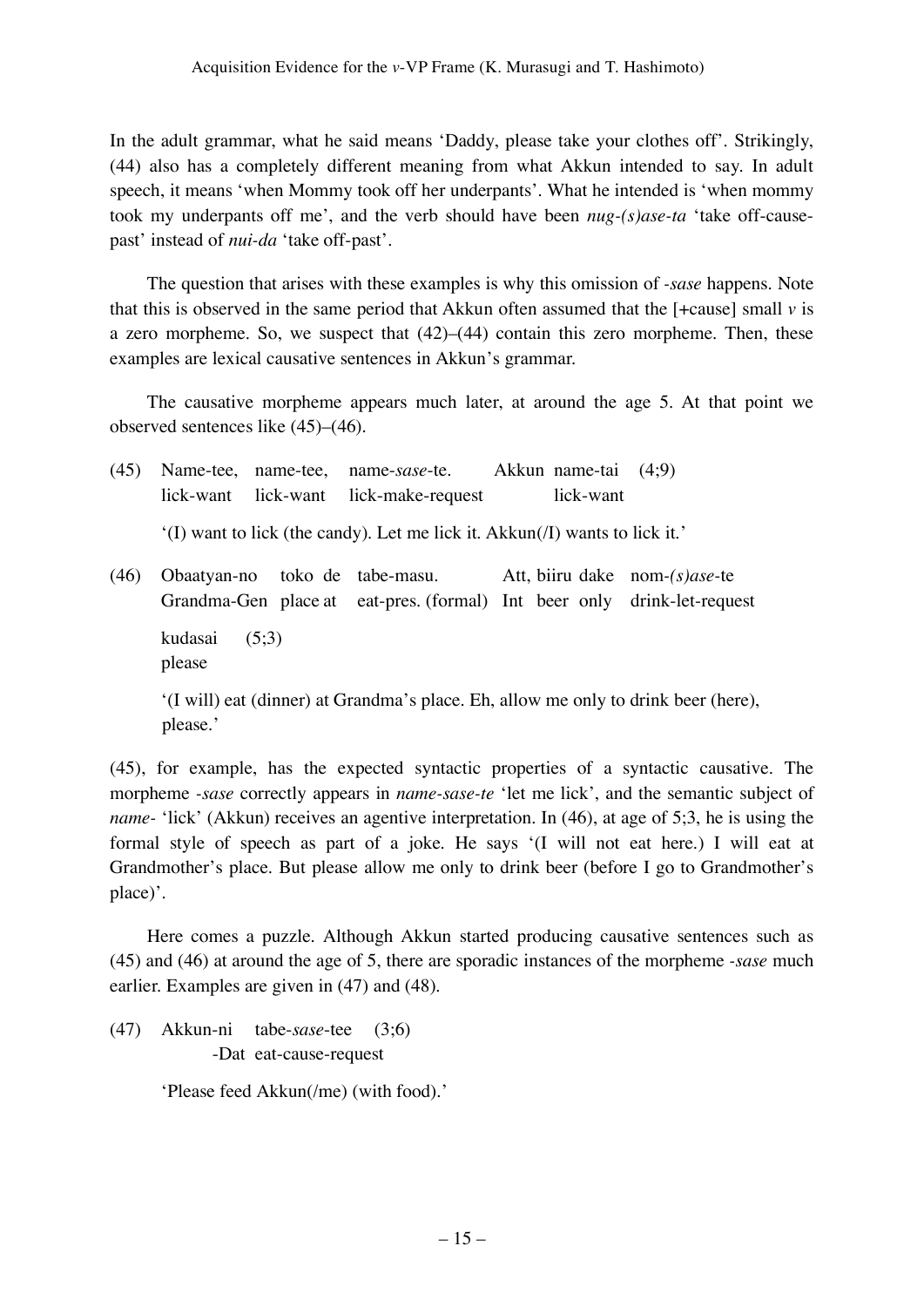(48) Nomi-*tatye*-te (3;7) (-*Tatye* seems to correspond to the adult *-sase*.) drink-cause-request

'Please feed me (with miso soup).'

The question is what they are. If the structure of causatives in (41) is acquired later, then, what would be the structure of (47) and (48)?

We would like to suggest that a hint lies in their interpretation. As noted earlier, there are two agents in a standard causative sentence. Thus, *Taroo* as well as *Hanako* are interpreted as agents in (40b). This property of causatives is clearly represented in the structure in (41), which contains two positions for agents. However, it is absent in (47) and (48). The former means 'Feed Akkun (with food)'. So *Akkun*, if anything, assumes the goal role. Similarly, (48) means 'Feed me (with liquid)'. Based on this observation, we would like to suggest that *-sase* in (47) and (48) is not an independent V but a lexical realization of the [+cause] small *v*. Recall that at this stage, Akkun was struggling with the various realizations of the [+cause] *v*. Sometimes it is *-s*, sometimes it is *-e*, and sometimes it is *-se*, as in (24a), (26a), and (37a), respectively. It is therefore not surprising if Akkun assumed that *-sase* is one of those forms. Further, this fits perfectly with our speculation about  $(42)$ – $(44)$ . The adult grammar requires *-sase* in those examples. We suspected that Akkun did not produce this element because he assumed a  $[-\text{cause}]$  *v* in its place. As these utterances were observed when Akkun often assumed that  $\nu$  is a zero morpheme, we would then expect the utterances in  $(42)$ – $(44)$ . He most likely had a zero morpheme small *v* in those examples, and later, filled the slot with *-sase.* Note that (42)–(44) do not contain two agents in their intended meanings. The predicate in (42) is 'feed (someone with something)' and that in (43)–(44) is 'strip (someone of something)'.

### **4.2. Further Evidence from Syntax**

Our analysis of (47) and (48) makes an interesting prediction. According to this analysis, Akkun first assumed that *-sase* is a realization of the [+cause] small *v*. Then, later, he realizes that the morpheme represents an independent verb and acquires the syntactic causative. But there must be two *-sase*'s in his grammar at this point. That is, the acquisition of *-sase* as V does not automatically exclude *-sase* as *v*. It would probably require indirect negative evidence to reach the conclusion that *-sase* is not a realization of the [+cause] *v*. Thus, the final grammar that he acquires is quite likely to have two *-sase*'s: one is an independent verb, and the other is small *v*.

Interestingly, Matsumoto (2000) proposes that *-sase* is ambiguous exactly in this way in the adult grammar of Japanese. Earlier, we mentioned a piece of evidence for the biclausality of causative sentences based on Condition B of the binding theory. Another piece of evidence can be found when we examine the behavior of the reflexive pronoun *zibun* 'self'. As shown in (49a), *zibun* is subject oriented.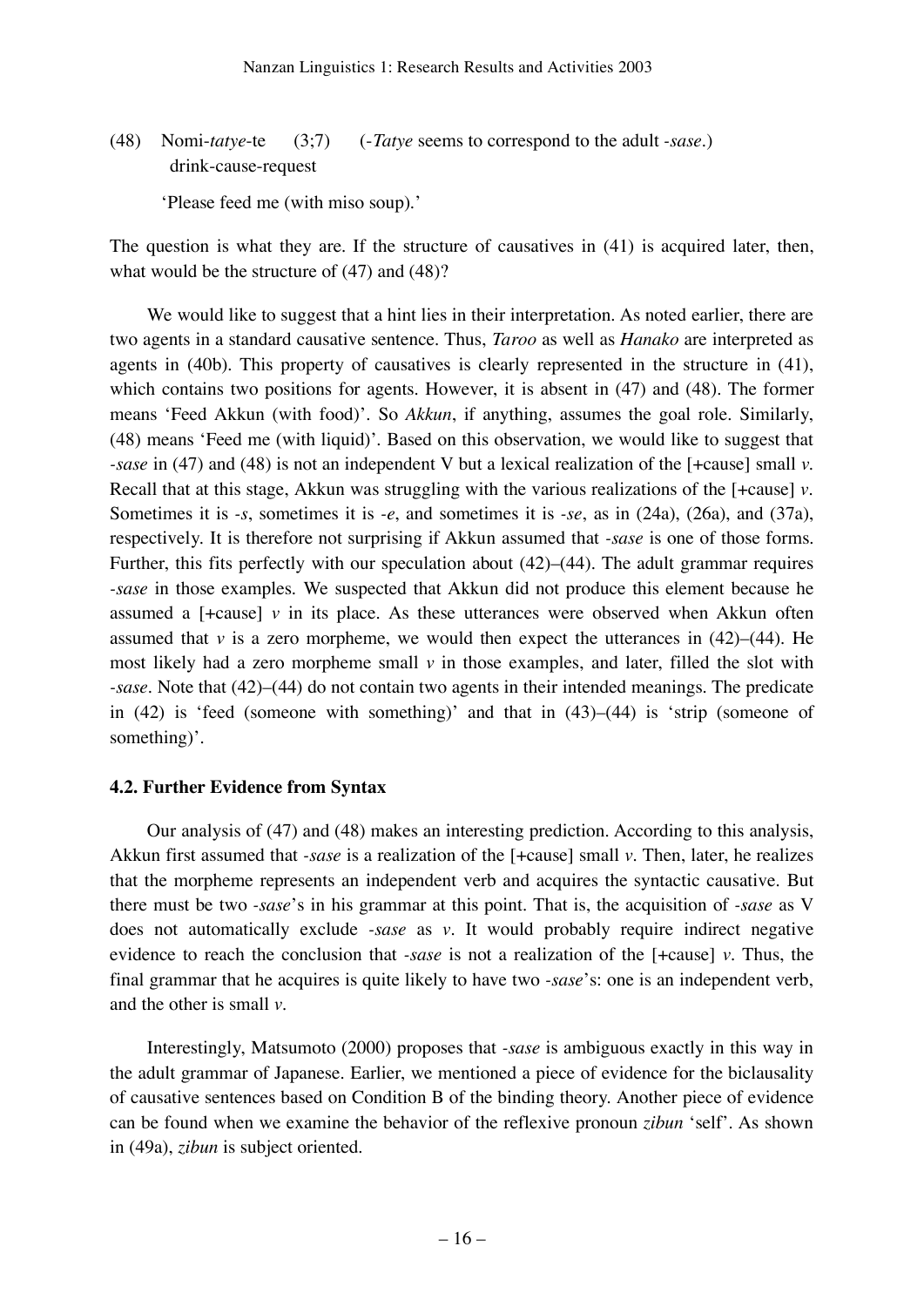- $(49)$  a. Taroo<sub>i</sub>-ga -ga Hanako<sub>j</sub>-ni zibun<sub>i/\*j</sub>-no hon-o age-ta -Nom -Dat self-Gen book-Acc give-past 'Taroo gave self's book to Hanako.'
	- b. Taroo<sub>i</sub>-ga -ga Hanako<sub>j</sub>-ni zibun<sub>ij</sub>-no-namae-o kak-(s)ase-ta -Nom -Dat self-Gen name-Acc write-cause-past

'Taroo made Hanako write self's name.'

In (49a), the subject *Taroo* qualifies as *zibun*'s antecedent, but the indirect object *Hanako* does not. On the other hand, in the causative sentence (49b), both *Taroo* and *Hanako* are possible antecedents for *zibun*. This indicates that a causative sentence has two subjects—that is, it has a structure with an embedded sentence. Note also that the dative argument *Hanako* is interpreted as an agent in (49b), given that the subject of the verb *kak-* 'write' is assigned the agent role.

In examples like (50a-b), however, the agentivity of the dative argument is less clear.

|  |                                  |      |  | $(50)$ a. Taroo-ga Hanako-ni kutu-o hak- $(s)$ ase-ta                          |  |  |  |
|--|----------------------------------|------|--|--------------------------------------------------------------------------------|--|--|--|
|  | -Nom                             |      |  | -Dat shoes-Acc put on-cause-past                                               |  |  |  |
|  | 'Taroo made Hanako put on shoes' |      |  |                                                                                |  |  |  |
|  |                                  | -Nom |  | b. Taroo-ga Hanako-ni miruku-o nom-(s)ase-ta<br>-Dat milk-Acc drink-cause-past |  |  |  |
|  | 'Taroo made Hanako drink milk'   |      |  |                                                                                |  |  |  |

(50a), for example, seems to be ambiguous. It can mean 'Taroo gave an order to Hanako and made her put on shoes'. In this case, *Hanako* is an agent. But the sentence can also mean 'Taroo put shoes on Hanako's feet'. In this latter case, *Hanako* does not seem to be an agent but instead a goal.<sup>3</sup>

The latter interpretation is clearly observed with examples like (51a-b).

(51) a. Sono onnanoko-ga ningyoo-ni kutu-o hak*-(s)ase*-ta that girl-Nom doll-Dat shoes-Acc put on-cause-past 'The girl put shoes on a doll.'

 $\ddot{ }$ 

 $3$  Note that (47) and (48) are ambiguous in the same way. Thus, (i) can mean that 'Hanako made/let Taroo eat it' or that 'Hanako fed Taroo with it'.

<sup>(</sup>i) Hanako-ga Taroo-ni sore-o tabe-sase-ta -Nom -Dat it-Acc eat-cause-past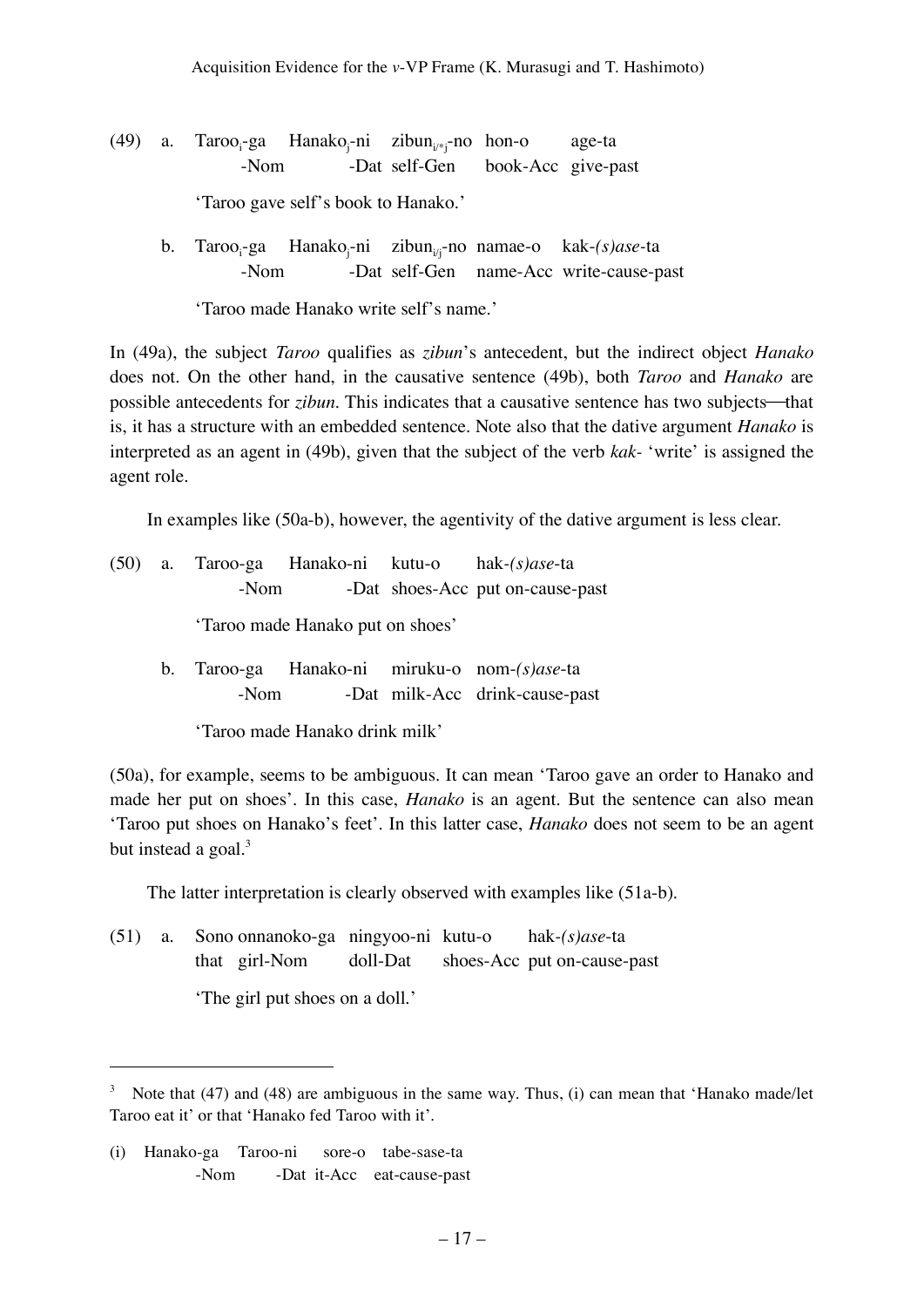b. Sono onnanoko-ga ningyou-ni miruku-o nom-*(s)ase*-ta that girl-Nom doll-Dat milk-Acc drink-cause-past 'The girl fed a doll with milk'

As a doll cannot be an agent, (51a) only has the interpretation where it is a goal. Matsumoto (2000) proposes that in this case, a causative sentence does not have a complex structure with an embedded clause but has only one verb of the form V-*sase*. This is consistent with the structure where *-sase* is a realization of the [+cause] *v*.

Matsumoto, further, points out that his proposal is confirmed by the example in (52).

 $(52)$  Hanako $-$ ga -ga umaretabakari-no akatyan<sub>j</sub>-ni zibun<sub>i/\*j</sub>-no kutusita-o hak-*(s)ase-*ta -Nom new born-Gen baby-Dat self-Gen socks-Acc put on-cause-past

'Hanako put self's socks on a new born baby'

As a new born baby cannot be an agent, the dative phrase in (52) is interpreted as a goal. And *zibun* in this example unambiguously refers to *Hanako* and not the baby.

According to this analysis, *-sase* is ambiguous in the adult grammar of Japanese. When it is an independent large V, it takes a *v*-projection as its complement and yields a complex structure. In this case, the dative argument is interpreted as an agent. In the other case, it combines with a large V and forms a complex verb to yield a simple sentence with no embedding. The dative argument is then interpreted as a goal. In our terms, this means that *-sase* is a realization of the [+cause] small *v*. Hence, if Matsumoto's proposal is correct, the prediction made from the analysis of Akkun's acquisition data is indeed borne out. *-Sase* can be a realization of the  $[-\text{cause}]$  *v* in the adult grammar as well.

# **5. Conclusion**

In this paper, we presented acquisition data obtained from a longitudinal study and examined their implications for the analysis of agentive (di)transitive verbs. It was shown that the use of *tiyu*/*tita*/*tite* 'do/did/doing' at the early stage provides direct evidence for the analysis based on small *v* and large V. The elements seem to be realizations of the [+cause] *v*. Then we examined the process of the acquisition of actual lexical items. We suggested that the "mistakes" made at this stage are due to Akkun's assumption that Japanese is exactly like English—that is, that  $[±cause]$  small *v*'s are zero morphemes. If  $[±cause]$  small *v*'s are zero morphemes, then they receive a straightforward explanation based on the *v*-VP frame. Finally, we discussed the acquisition of syntactic causatives. We proposed that the causative morpheme *-sase* is used initially as a realization of the [+cause] small *v*. This initial use of *-sase* predicts that it is ambiguous between V and *v* in adult Japanese, and we argued that the prediction is indeed borne out.